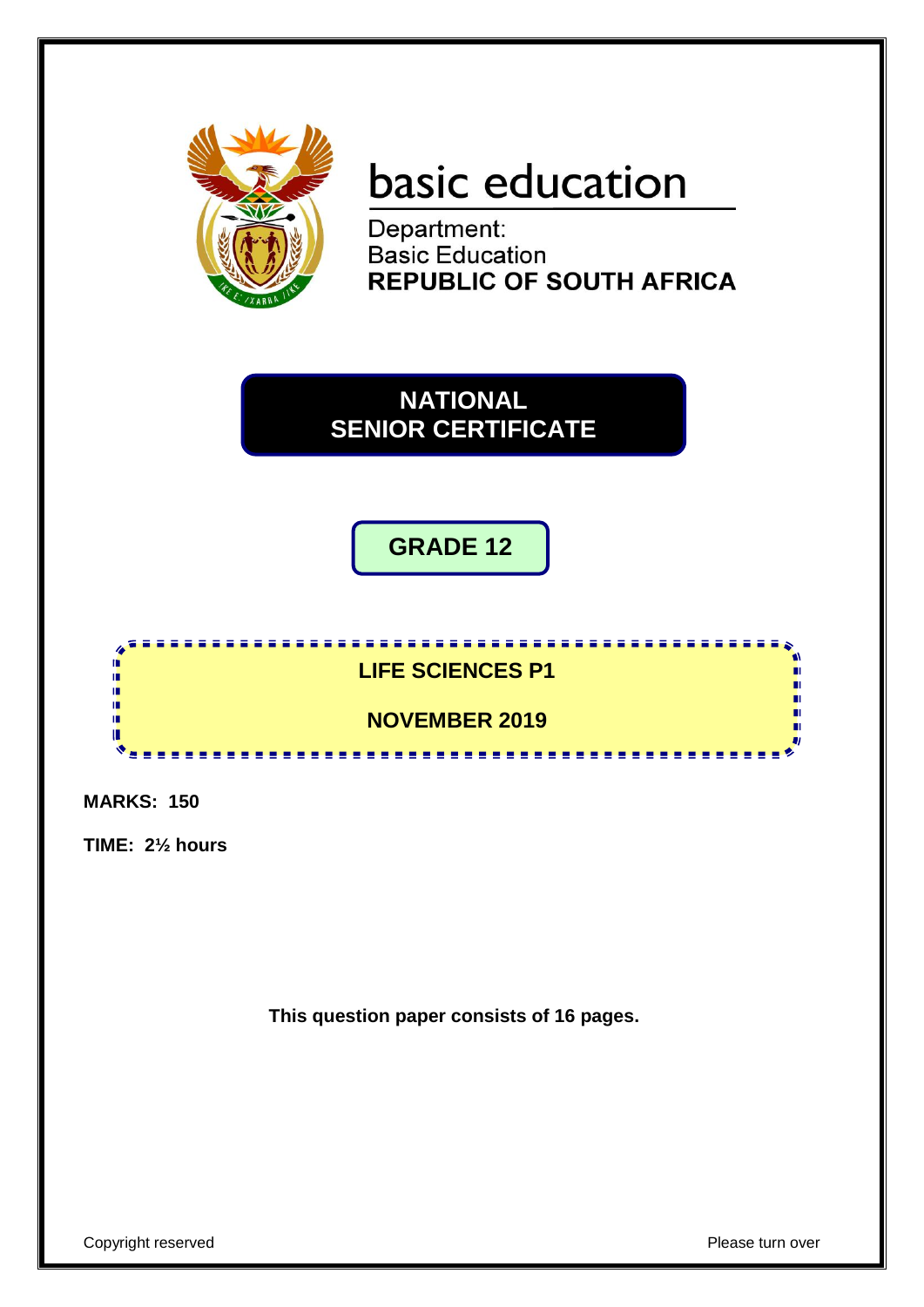#### **INSTRUCTIONS AND INFORMATION**

Read the following instructions carefully before answering the questions.

- 1. Answer ALL the questions.
- 2. Write ALL the answers in the ANSWER BOOK.
- 3. Start the answers to EACH question at the top of a NEW page.
- 4. Number the answers correctly according to the numbering system used in this question paper.
- 5. Present your answers according to the instructions of each question.
- 6. Do ALL drawings in pencil and label them in blue or black ink.
- 7. Draw diagrams, tables or flow charts only when asked to do so.
- 8. The diagrams in this question paper are NOT necessarily drawn to scale.
- 9. Do NOT use graph paper.
- 10. You must use a non-programmable calculator, protractor and a compass, where necessary.
- 11. Write neatly and legibly.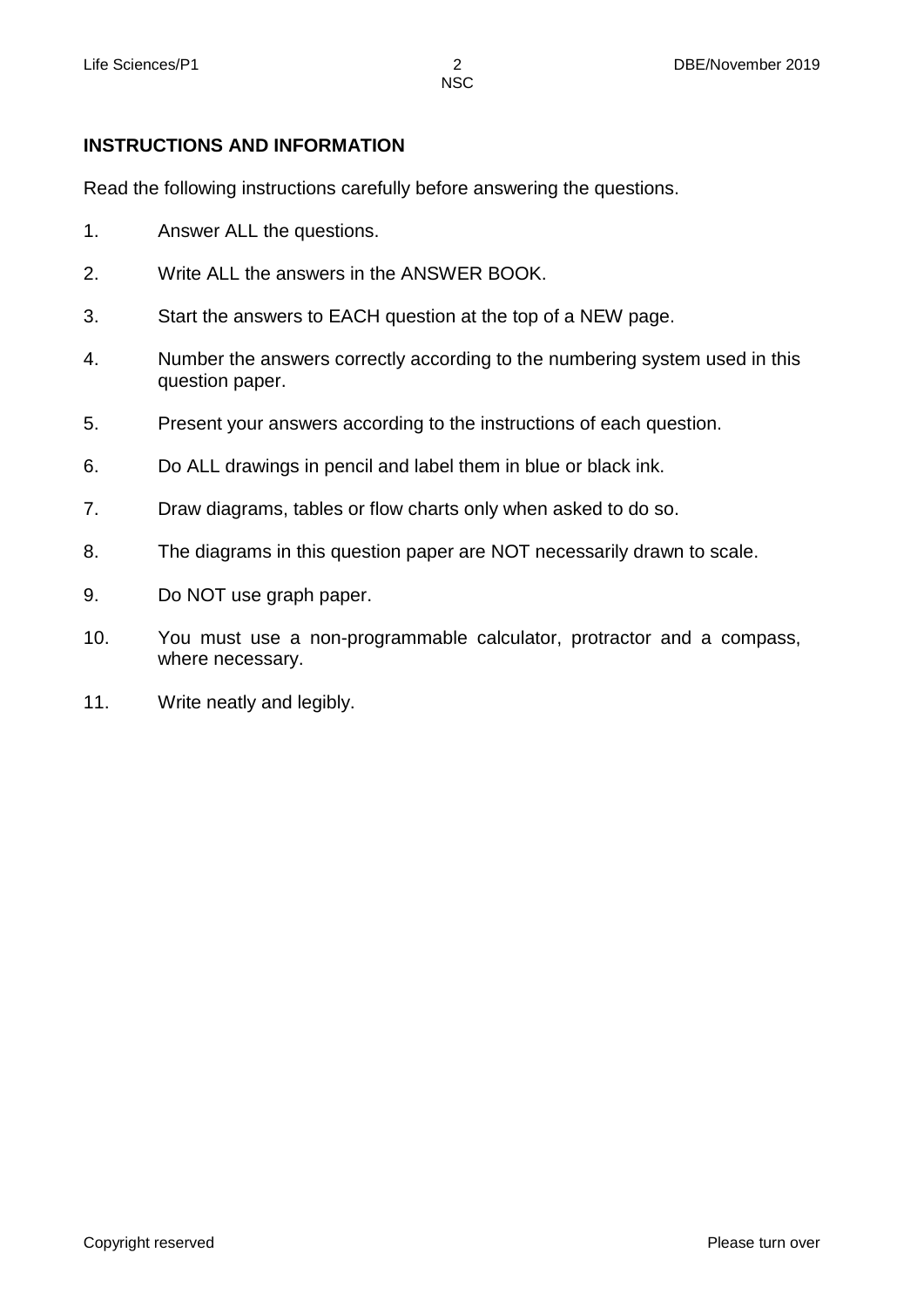#### **SECTION A**

#### **QUESTION 1**

- 1.1 Various options are provided as possible answers to the following questions. Choose the answer and write only the letter (A to D) next to the question numbers (1.1.1 to 1.1.10) in the ANSWER BOOK, e.g. 1.1.11 D.
	- 1.1.1 Which ONE of the following hormones controls metabolic rate?
		- A **Testosterone**
		- B Thyroxin
		- $\mathsf{C}$ Growth hormone
		- D Insulin
	- 1.1.2 Which ONE of the following will occur in the human body on a cold day?
		- A Vasodilation in the skin
		- B Increase in the activity of sweat glands
		- C Decrease in evaporation of sweat from the surface of the skin
		- D Increase in blood flow to the surface of the skin
	- 1.1.3 The list below includes some of the factors that affect food security:
		- (i) Use of pesticides
		- (ii) Soil erosion
		- (iii) Genetic modification
		- (iv) Use of fertilisers

Which ONE of the following combinations includes factors that increase food security?

- A (ii), (iii) and (iv) only
- B (i) and (iv) only
- $\mathsf{C}$ (i), (iii) and (iv) only
- D (i), (ii), (iii) and (iv)
- 1.1.4 Which part of the neuron transmits impulses towards the cell body?
	- A Dendrite
	- B Myelin sheath
	- C Axon
	- D Synapse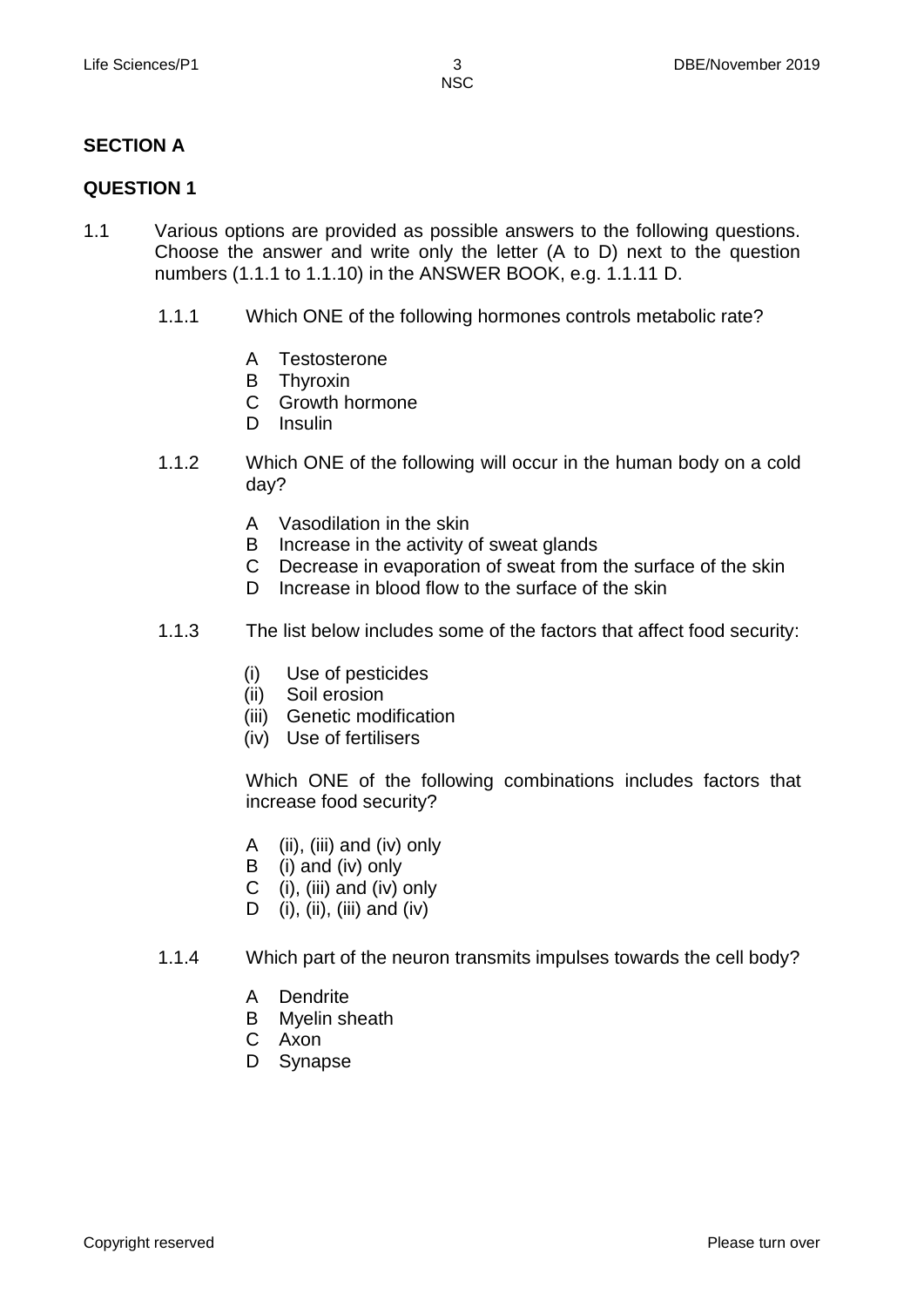#### **QUESTIONS 1.1.5 AND 1.1.6 ARE BASED ON THE DIAGRAM OF THE HUMAN MALE REPRODUCTIVE SYSTEM BELOW.**



- 1.1.5 Which part stores sperm until maturation?
	- A 3
	- B 4
	- C 5
	- D 6
- 1.1.6 A man who had cancer underwent surgery to remove part **1** and part **2**.

The man …

- A will be able to release semen not containing sperm and therefore cannot reproduce.
- B cannot reproduce because he will produce abnormal sperm.
- C cannot reproduce as his sperm will not be able to survive the acidic conditions of the vagina.
- D will be able to reproduce but his sperm will not be able to move fast as they will not have energy.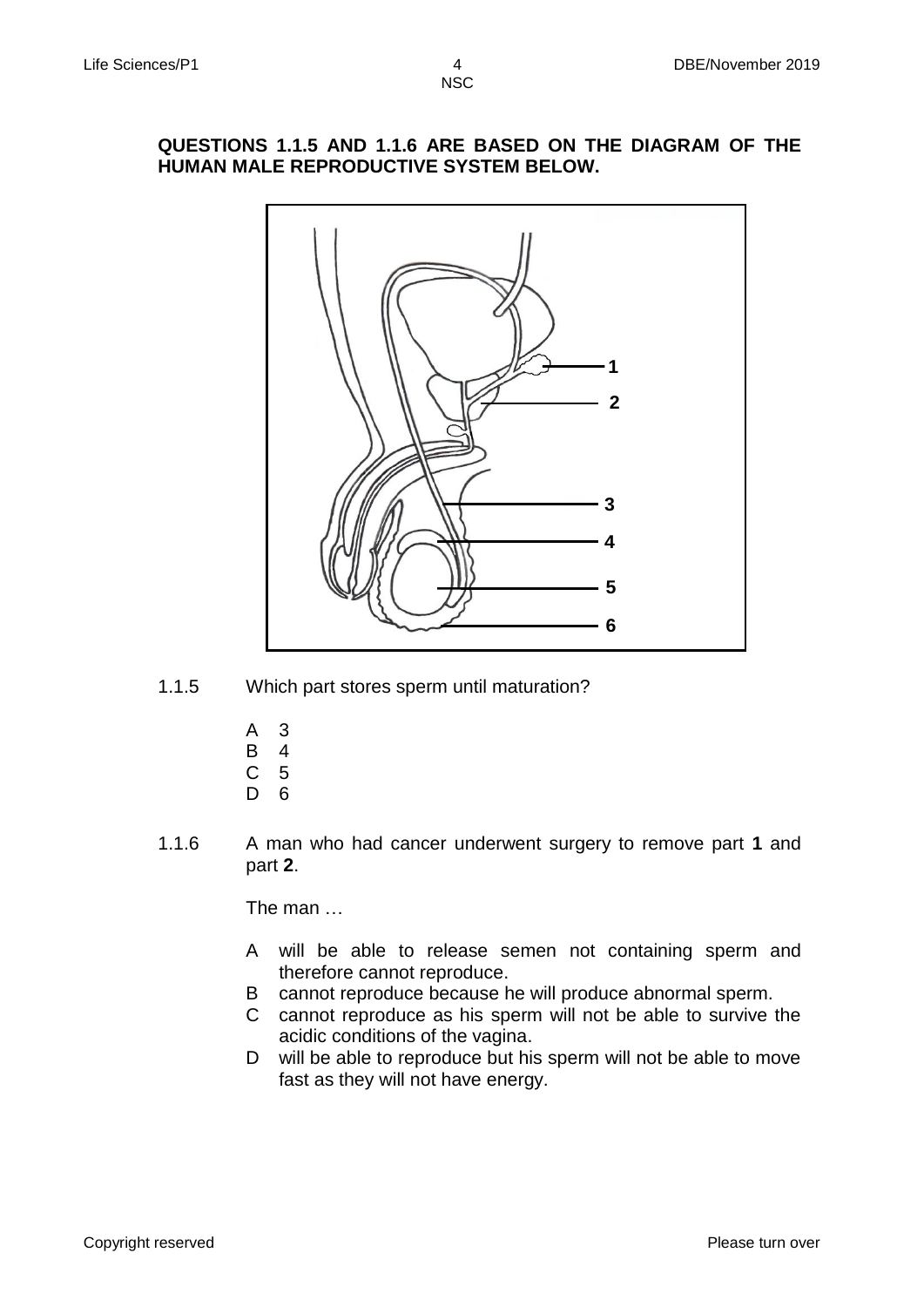1.1.7 Which ONE of the following shows the results when a cell with 20 chromosomes undergoes mitosis?

| <b>NUMBER OF</b><br><b>DAUGHTER CELLS</b> | <b>NUMBER OF</b><br><b>CHROMOSOMES</b> |
|-------------------------------------------|----------------------------------------|
|                                           |                                        |
|                                           |                                        |
|                                           |                                        |
|                                           |                                        |

- 1.1.8 Which ONE of the following is a function of amniotic fluid?
	- A Transports oxygen to the developing foetus
	- B Protects the foetus from temperature changes
	- C Produces progesterone and oestrogen
	- D Protects the foetus from disease
- 1.1.9 Which part of the ear contains the receptors for hearing?
	- A Cochlea
	- B Tympanic membrane
	- C Oval window
	- D Round window
- 1.1.10 Which ONE of the following is a consequence if the round window of the ear hardens?
	- A Pressure waves will not be created.
	- B Impulses will not be transmitted to the brain.
	- C Pressure between the outer and the middle ear will not be equalised.
	- D An echo will occur and the sound will be distorted. (10 x 2) **(20)**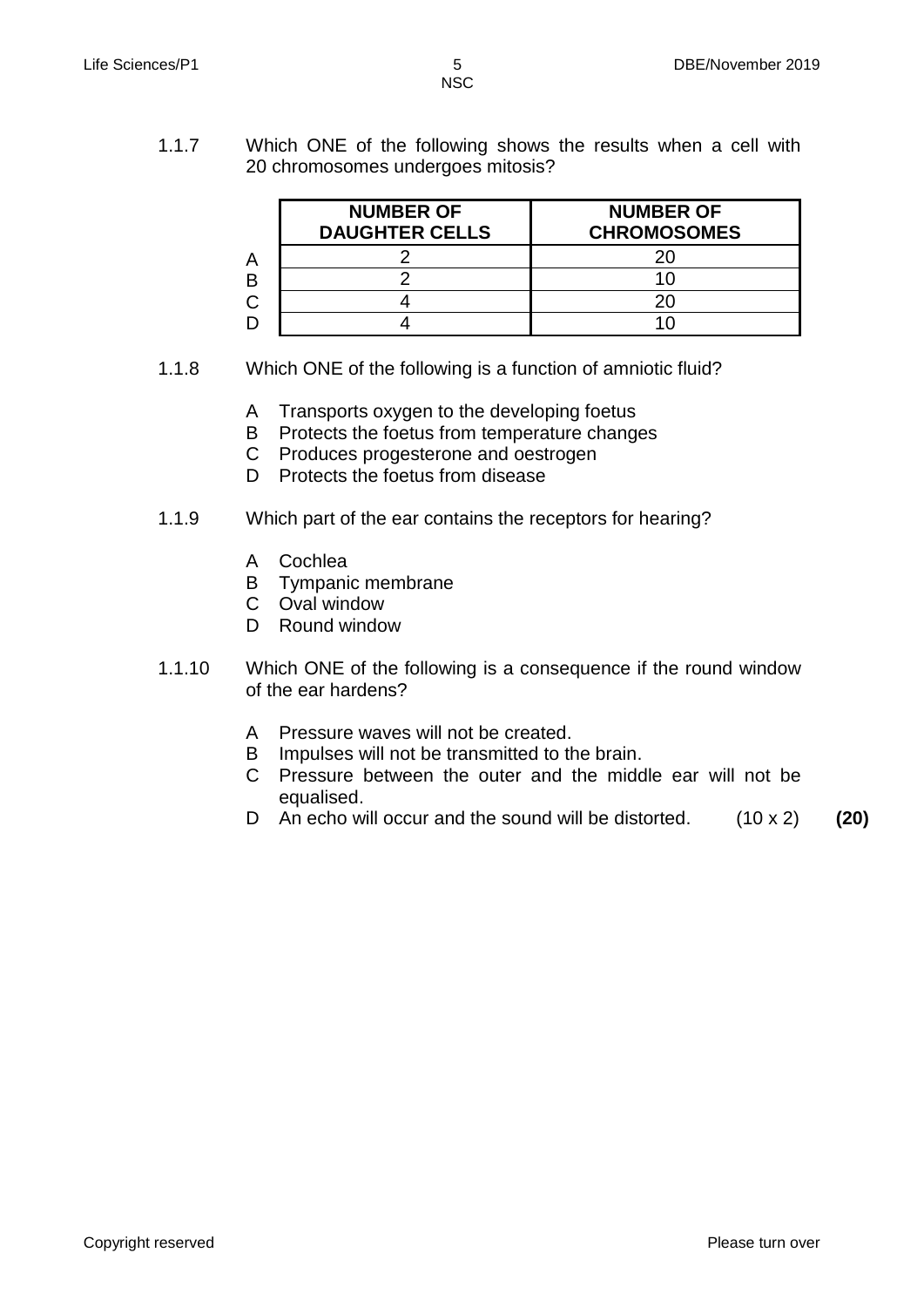- 1.2 Give the correct **biological term** for each of the following descriptions. Write only the term next to the question numbers (1.2.1 to 1.2.9) in the ANSWER BOOK.
	- 1.2.1 The finger-like projections that develop from the outer extraembryonic membrane
	- 1.2.2 Division of the cytoplasm during cell division
	- 1.2.3 A plant species that does not belong to an area and which outcompetes the indigenous species of that area
	- 1.2.4 A structure in the female reproductive system where semen is deposited during copulation
	- 1.2.5 The permanent, large-scale removal of trees and vegetation from an area
	- 1.2.6 A hormone that stimulates the mammary glands to produce milk
	- 1.2.7 The period of development of the foetus in the uterus
	- 1.2.8 A structure in the female reproductive system where fertilisation takes place
	- 1.2.9 The stage when secondary sexual characteristics develop in males and females (9 x 1) **(9)**
- 1.3 Indicate whether each of the descriptions in COLUMN I apply to **A ONLY**, **B ONLY**, **BOTH A AND B** or **NONE** of the items in COLUMN II. Write **A only**, **B only**, **both A and B** or **none** next to the question numbers (1.3.1 to 1.3.3) in the ANSWER BOOK.

|       | <b>COLUMNI</b>                                                                           | <b>COLUMN II</b>                                |
|-------|------------------------------------------------------------------------------------------|-------------------------------------------------|
| 1.3.1 | The blood vessel that transports<br>oxygenated blood from the placenta to<br>the foetus  | A: Umbilical vein<br><b>B:</b> Umbilical artery |
| 1.3.2 | A disorder caused by the degeneration<br>of the myelin sheath of motor neurons           | A: Multiple sclerosis<br>B: Alzheimer's disease |
| 1.3.3 | A measure of the total amount of<br>carbon dioxide released by an<br>individual per year | A: Greenhouse effect<br>B: Carbon footprint     |
|       |                                                                                          | 3 x 2                                           |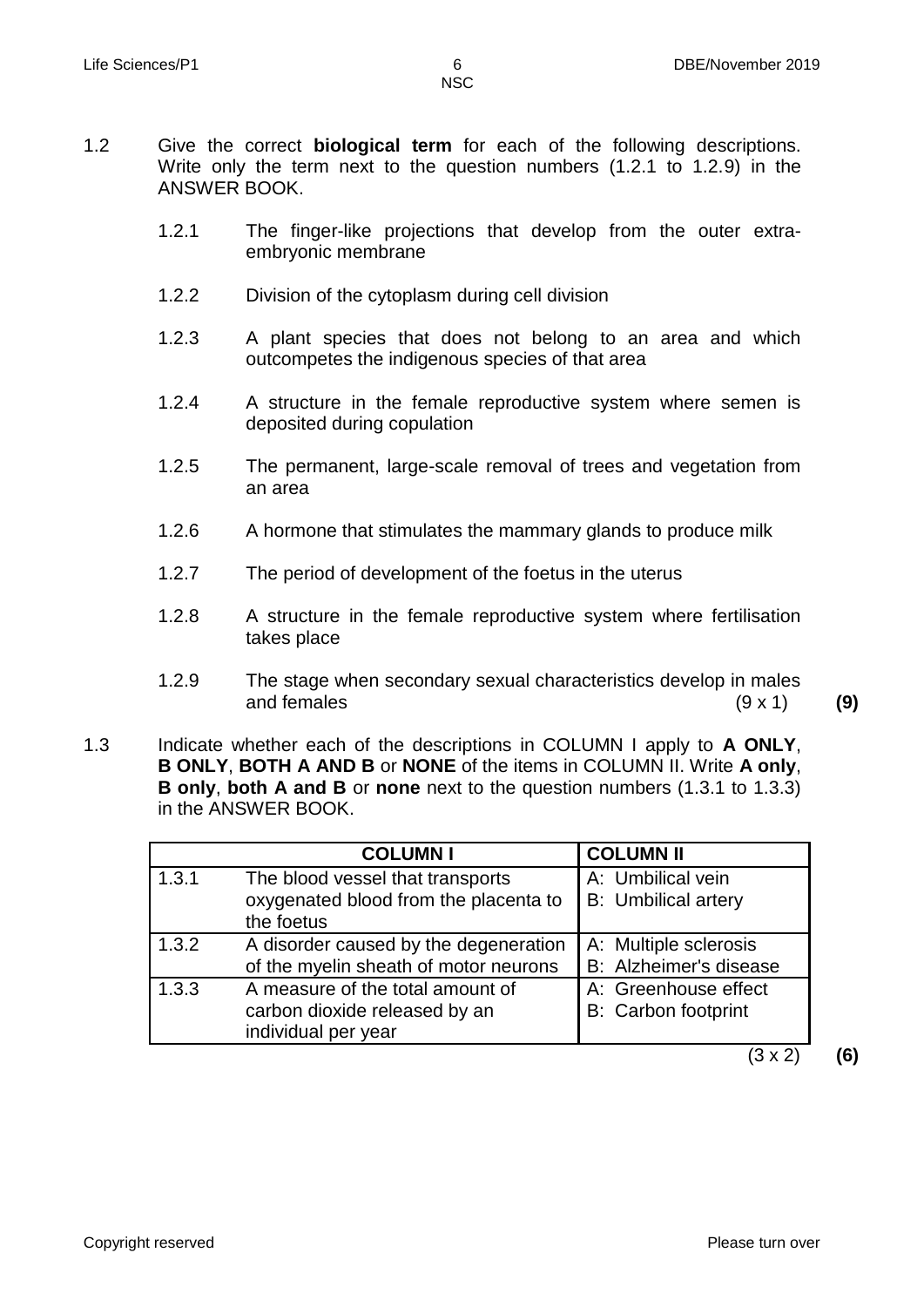1.4 The diagrams below represent the structures of an ovum and a sperm.



1.4.1 Identify part:

|       | $(a)$ <b>A</b>                                                    |  |
|-------|-------------------------------------------------------------------|--|
|       | $(b)$ <b>B</b>                                                    |  |
|       | $(c)$ C                                                           |  |
| 1.4.2 | Name the process involving meiosis that leads to the formation of |  |

- an ovum. (1)
- 1.4.3 Write down only the LETTER of the part of the sperm that enters the ovum. (1)
- 1.4.4 Write down only the LETTERS of TWO parts that enable the sperm to move towards the ovum. (2) **(7)**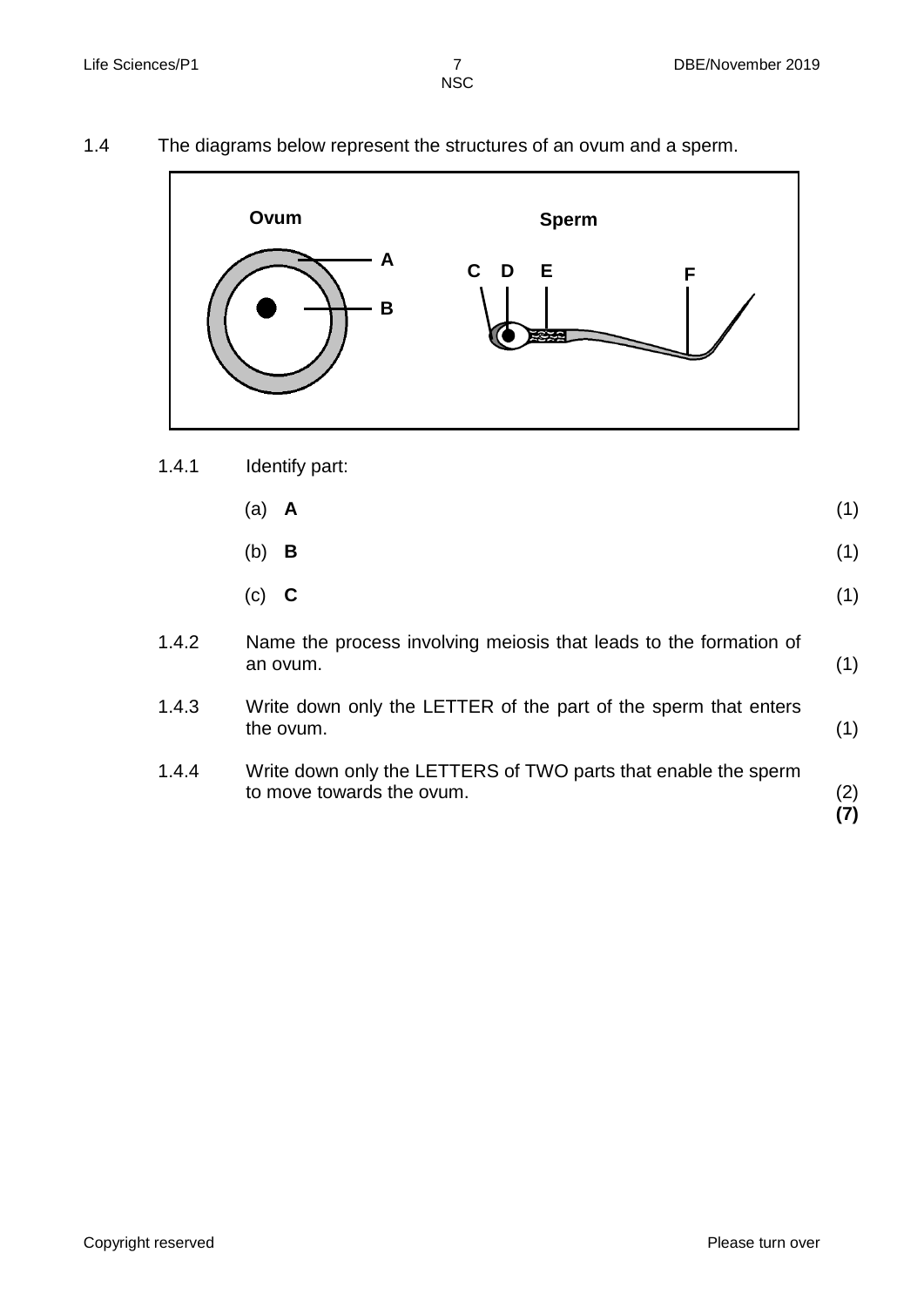1.5 The diagram below shows some parts of the human central nervous system.



1.5.1 Identify part:

|       | (a)<br>A                                         | (1)        |
|-------|--------------------------------------------------|------------|
|       | (b)<br>C                                         | (1)        |
| 1.5.2 | Write down the LETTER and NAME of the part that: |            |
|       | Has the centre for interpreting taste<br>(a)     | (2)        |
|       | Regulates the heart rate<br>(b)                  | (2)        |
|       | Is responsible for motor coordination<br>(c)     | (2)<br>(8) |
|       | <b>TOTAL SECTION A:</b>                          | 50         |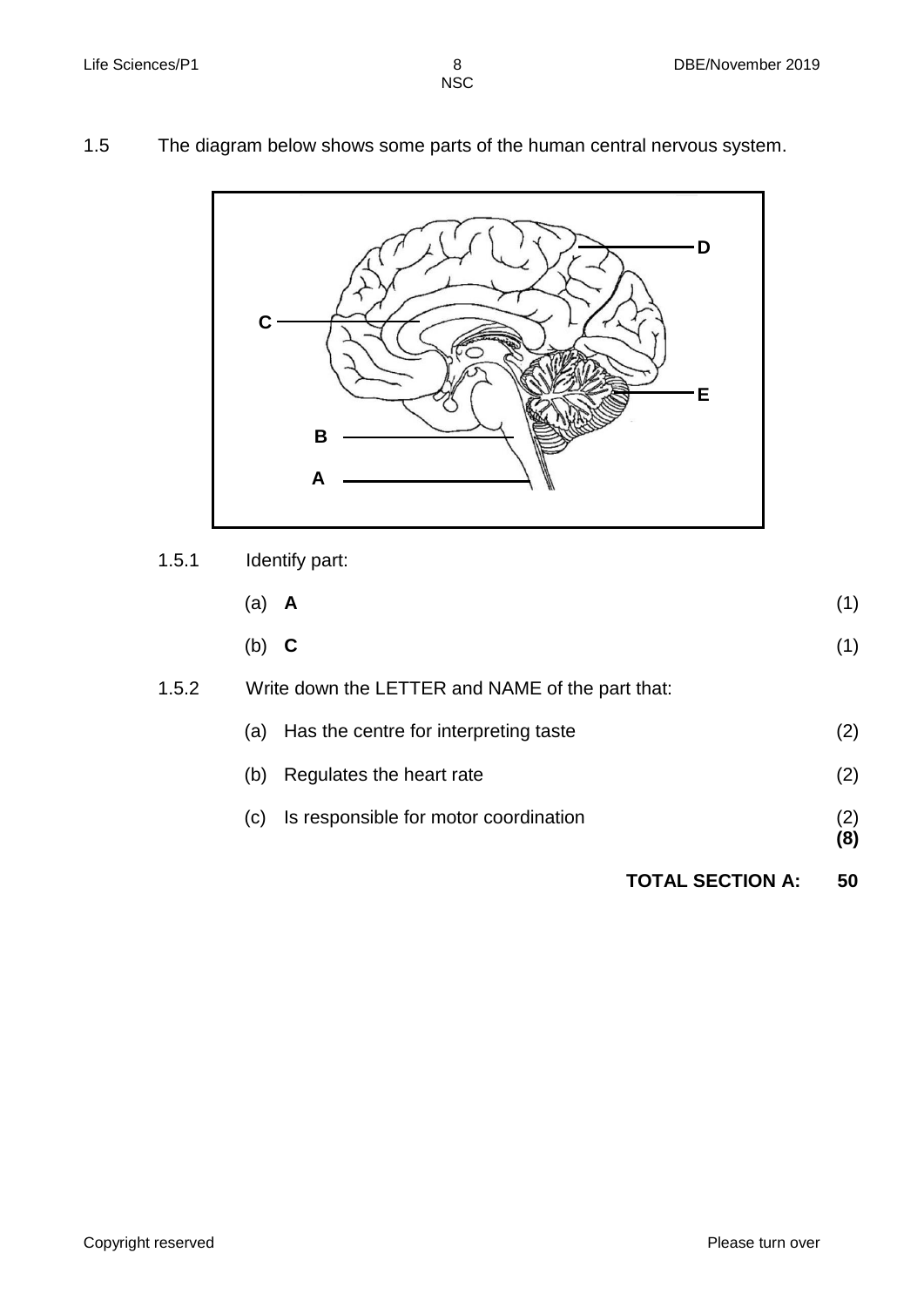NSC

#### **SECTION B**

#### **QUESTION 2**

2.1 The diagrams below represent different phases of meiosis in an organism.



2.1.1 Identify:

which the phases occur.

| $(a)$ <b>A</b> | (1) |  |
|----------------|-----|--|
|                |     |  |

- (b) **B** (1)
- (c) **C** (1)
- 2.1.2 2.1.3 Identify the phase represented in DIAGRAM **3**. Write down the numbers of the diagrams to show the sequence in (1)
- 2.1.4 State ONE difference between metaphase **I** and metaphase **II**. (2)

(2)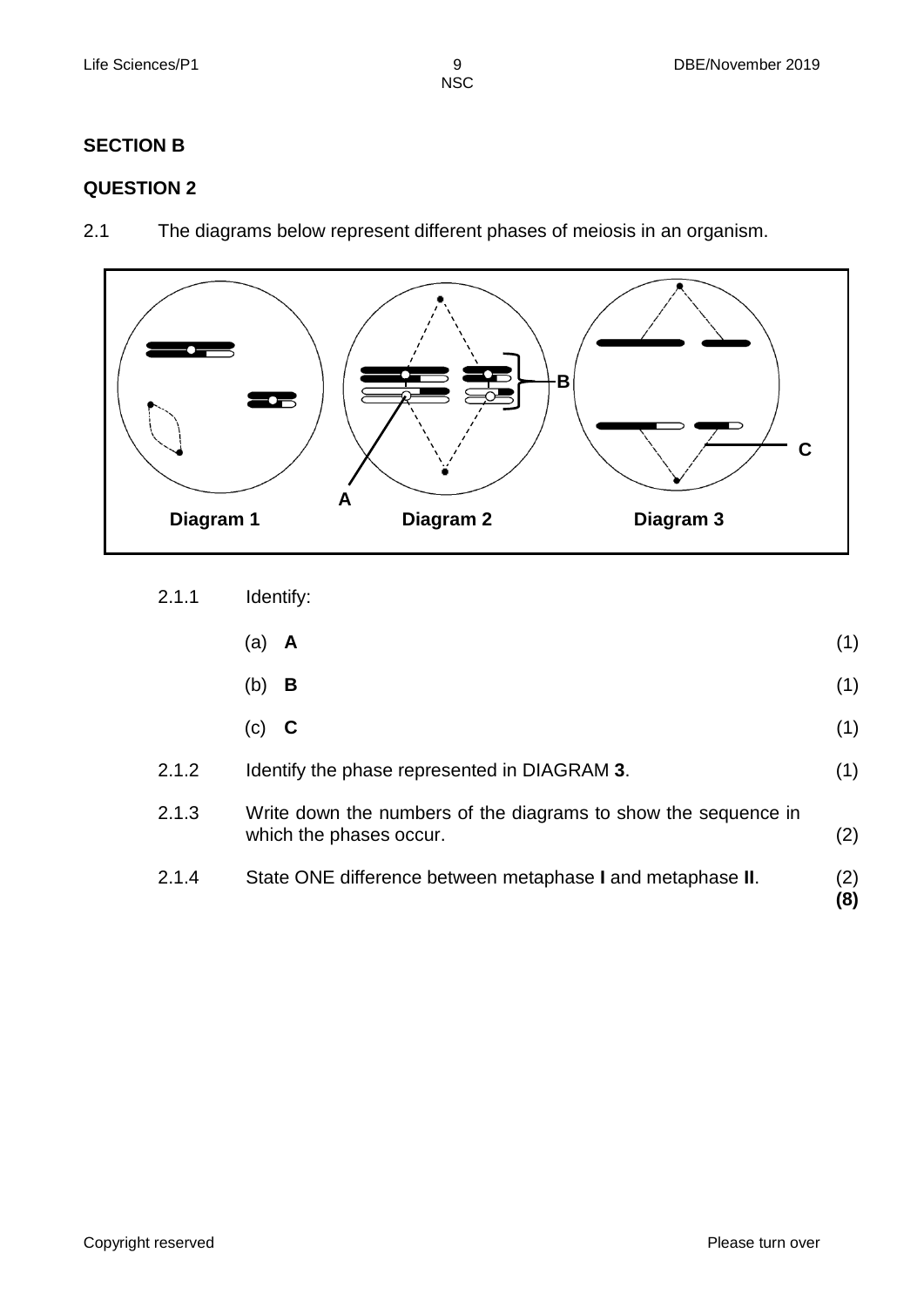2.2 The table below shows a comparison of the composition of the amniotic egg in three different bird species.

| <b>COMPOSITION</b>        | <b>BIRD SPECIES</b> |    |  |  |
|---------------------------|---------------------|----|--|--|
|                           |                     |    |  |  |
| Yolk (%)                  |                     | 36 |  |  |
| Water content in yolk (%) |                     |    |  |  |
| Energy (kcal/g)           | 04                  |    |  |  |

- 2.2.1 2.2.2 2.2.3 2.2.4 Define *ovovivipary*. Which ONE of the bird species (**1**, **2** or **3**) most probably shows a precocial development reproductive strategy? Explain your answer to QUESTION 2.2.2. Which ONE of the bird species (**1**, **2** or **3**) will possibly produce offspring requiring the highest degree of parental care? (2) (1) (2)
- 2.3 The table below indicates the percentage of visually impaired people in the world suffering from different visual defects.

| <b>VISUAL DEFECT</b> | <b>PEOPLE</b><br>(%) |
|----------------------|----------------------|
| <b>Blindness</b>     |                      |
| Long-sightedness     | 64                   |
| Short-sightedness    | 30                   |
| Other                |                      |

- 2.3.1 Which visual defect in the table is the most common among the world population? (1)
- 2.3.2 In some cases where people are blind, the condition is caused by cataracts.
	- (a) Explain why people with cataracts may become blind. (2)
	- (b) State ONE way in which cataracts can be treated. (1)
- 2.3.3 Explain why long-sighted people need to wear glasses with biconvex lenses as a corrective measure. (4)
- 2.3.4 Name a visual defect that is characterised by an uneven cornea or lens. (1)
- 2.3.5 Draw a pie chart to represent the data in the table. (6)

**(15)**

(1) **(6)**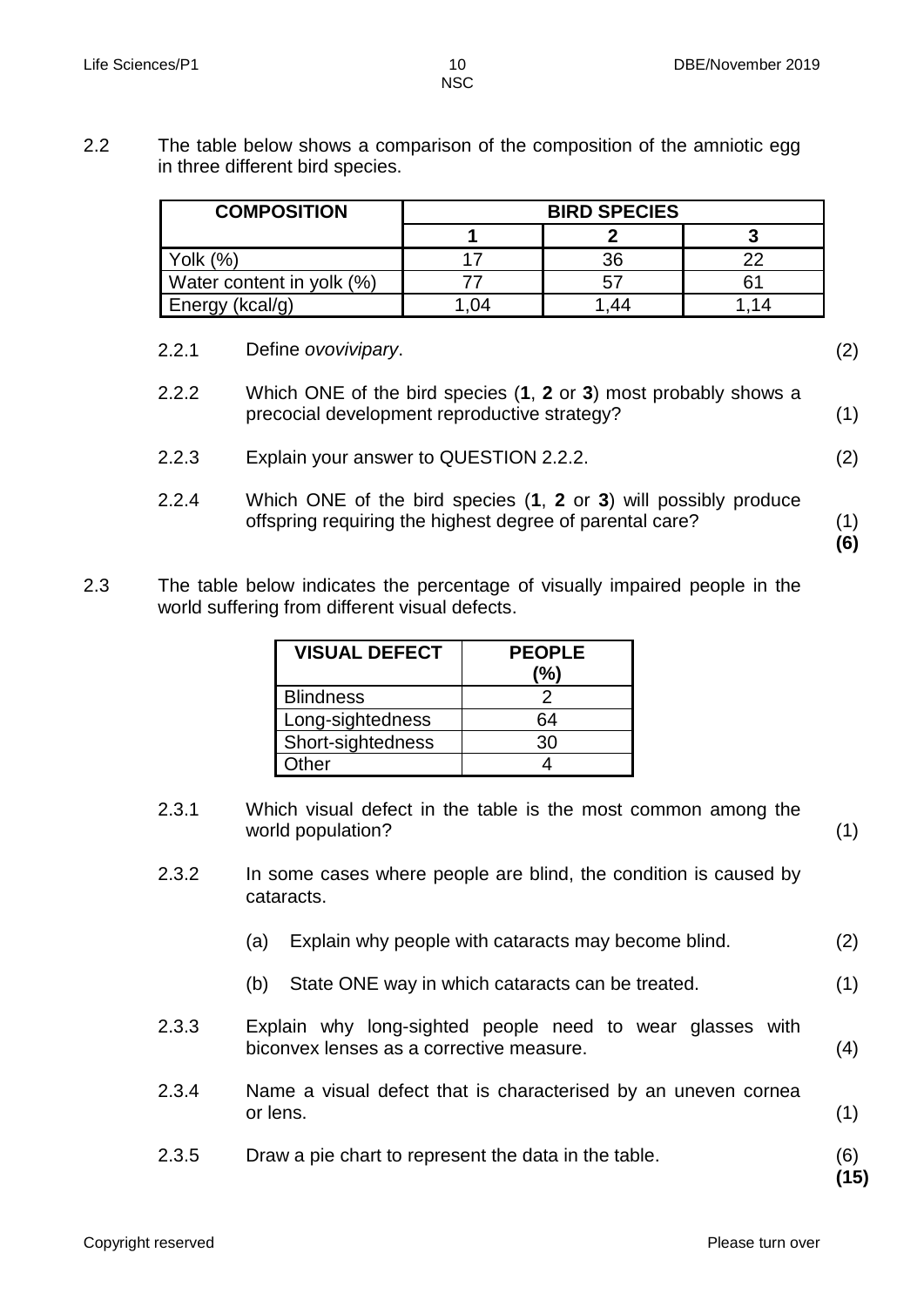2.4 Contraceptives are used to prevent pregnancy. Some females use pills that contain progesterone. In one packet there would be 28 pills, of which 21 contain different concentrations of progesterone according to the day in the cycle and the remaining 7 will contain no progesterone. A female has to take one pill daily at the same time in a given sequence, as shown below.



The graph below shows the difference in the progesterone levels during a menstrual cycle of a woman taking contraceptive pills and a woman not taking contraceptive pills.



- 2.4.1 The oestrogen levels between days **8** and **22** will remain low in the woman who takes contraceptive pills. Explain why this is the case. (4)
- 2.4.2 Ovulation took place on day **14** in the woman not taking contraceptive pills. Explain the evidence in the graph that supports this conclusion.
- 2.4.3 Suggest ONE reason for including pills with no hormones in the contraceptive pill packet.
- (1) **(7)**

(2)

2.5 Describe the development of a zygote until implantation occurs. **(4)**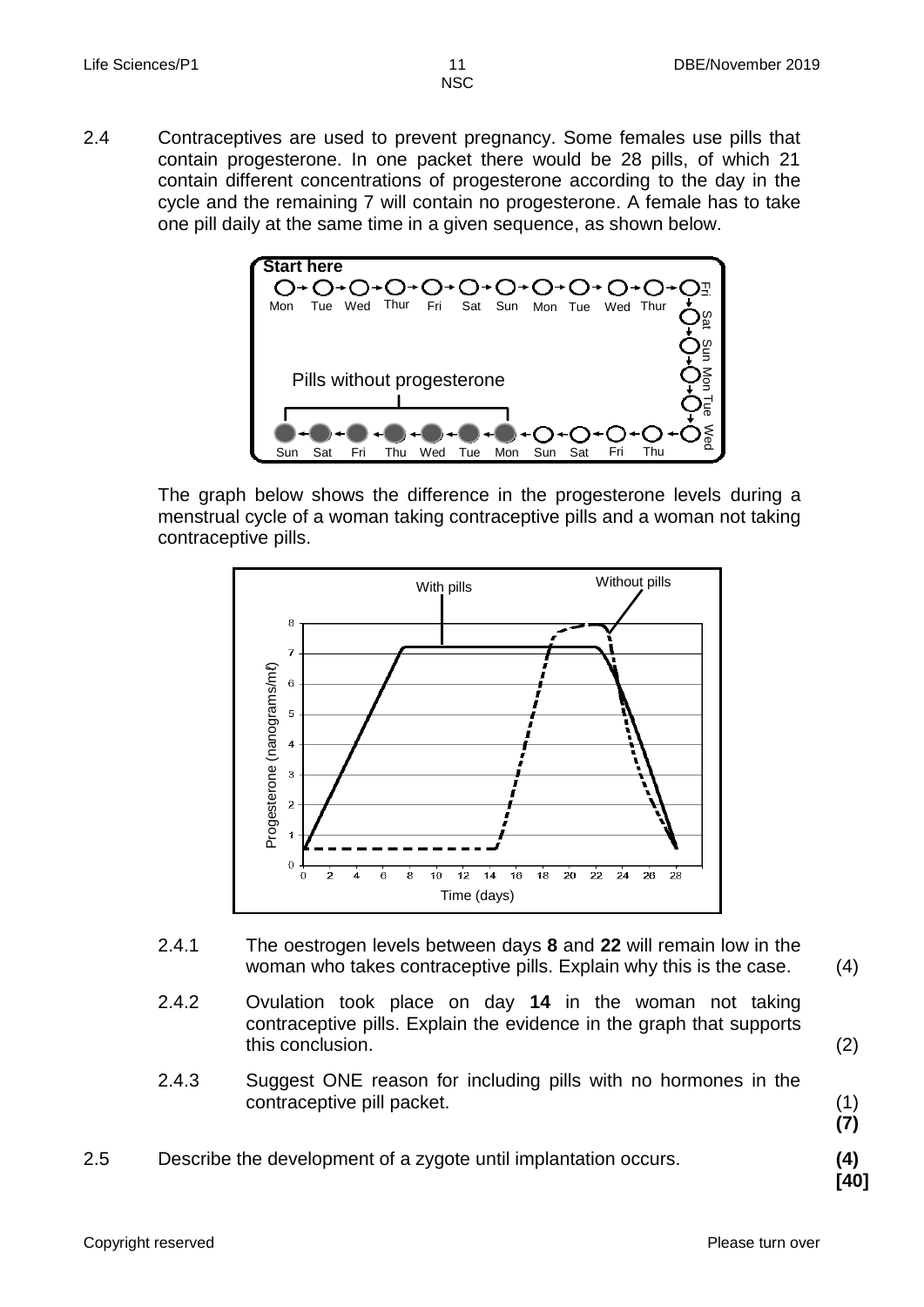#### **QUESTION 3**

3.1 The diagrams below show the re-absorption of salt and water through the tubules of a nephron in the kidney under three different conditions. The width of the arrows represents the amounts of salt and water.



- 3.1.1 Name the hormone in a human body that is responsible for controlling the:
	- (a) Water content (1)
	- (b) Salt content (1)
- 3.1.2 Name the gland that secretes the hormone in QUESTION 3.1.1(b). (1)
- 3.1.3 Which diagram (**1**, **2** or **3**) would represent a person who had eaten salty chips on a hot day without any intake of water? (1)
- 3.1.4 Explain your answer to QUESTION 3.1.3. (5)

**(9)**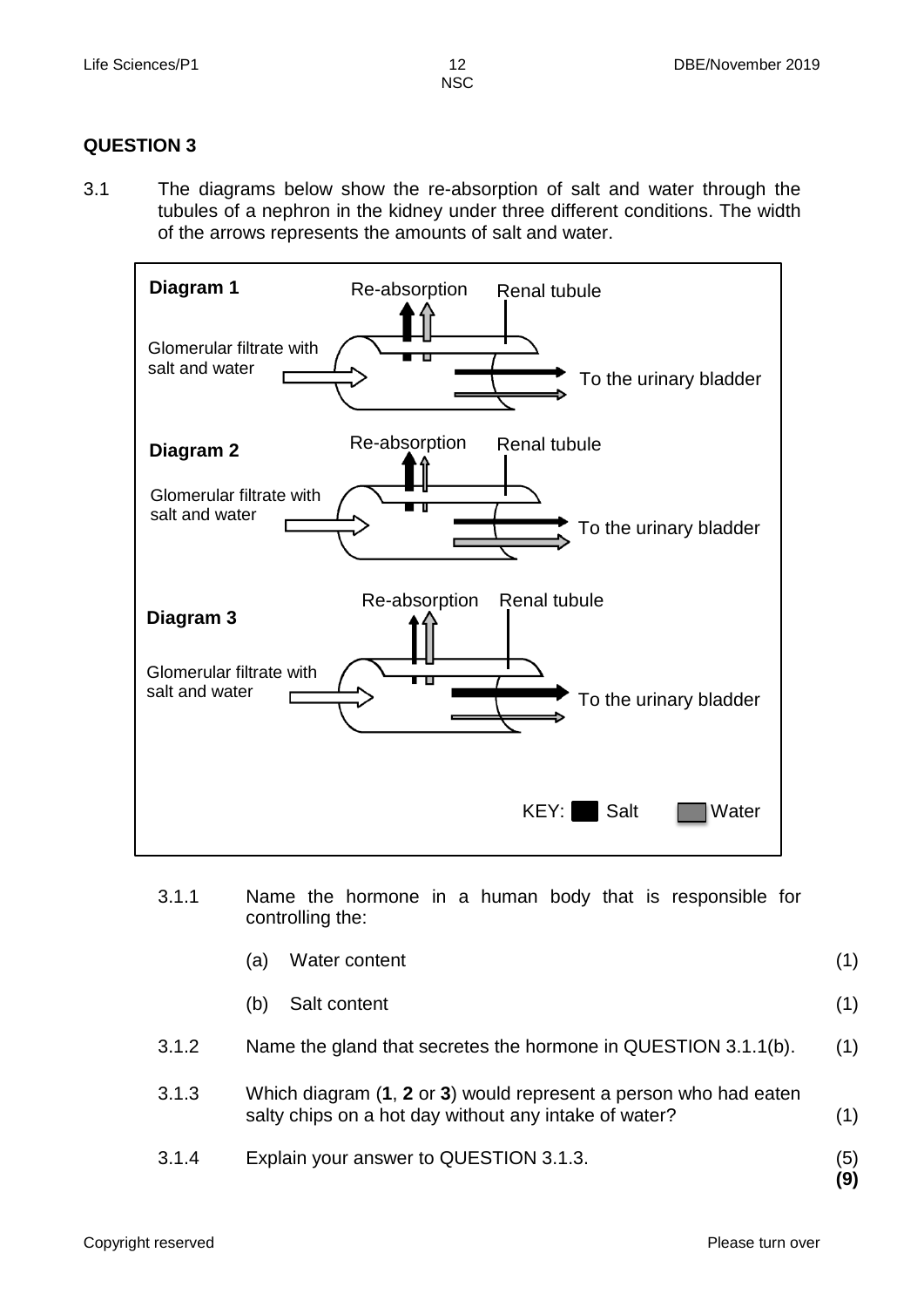3.2 Read the extract below.

People with Type I diabetes mellitus are usually insulin-dependent (must inject themselves with insulin to control their blood glucose levels). It has been determined that these people also lose their ability to secrete glucagon within five years of being diagnosed and they become glucagon deficient.

During a stressful situation adrenalin is secreted, which has the same effect as glucagon on the blood glucose levels.

An investigation was conducted to determine the influence of adrenalin on the blood glucose levels of Type I diabetics who were also glucagon deficient.

The investigation was conducted as follows:

- 100 male patients with Type I diabetes mellitus, who were also glucagon deficient, participated in the investigation.
- They were then given the same amount of food and water at the same time for a period of three days.
- Their blood glucose levels were measured on the morning of the third day.
- A solution with a low concentration of adrenalin was then administered intravenously (injected).
- After 20 minutes, the blood glucose concentration in each person was measured again.
- The blood glucose levels before and after administering adrenalin were compared.

| 3.2.1 | Name the gland that secretes glucagon.                                                             | (1)         |
|-------|----------------------------------------------------------------------------------------------------|-------------|
| 3.2.2 | Identify the independent variable in the investigation.                                            | (1)         |
| 3.2.3 | State THREE other factors that should have been kept constant<br>during the investigation.         | (3)         |
| 3.2.4 | Explain why the blood glucose levels were measured before<br>injecting adrenalin on the third day. | (2)         |
| 3.2.5 | Explain why the adrenalin was injected instead of given orally.                                    | (2)         |
| 3.2.6 | Explain what would be the expected results after adrenalin was<br>injected into the patients.      | (2)         |
| 3.2.7 | Give a reason for the use of 100 patients in the investigation<br>instead of only 10 patients.     | (1)<br>ั12) |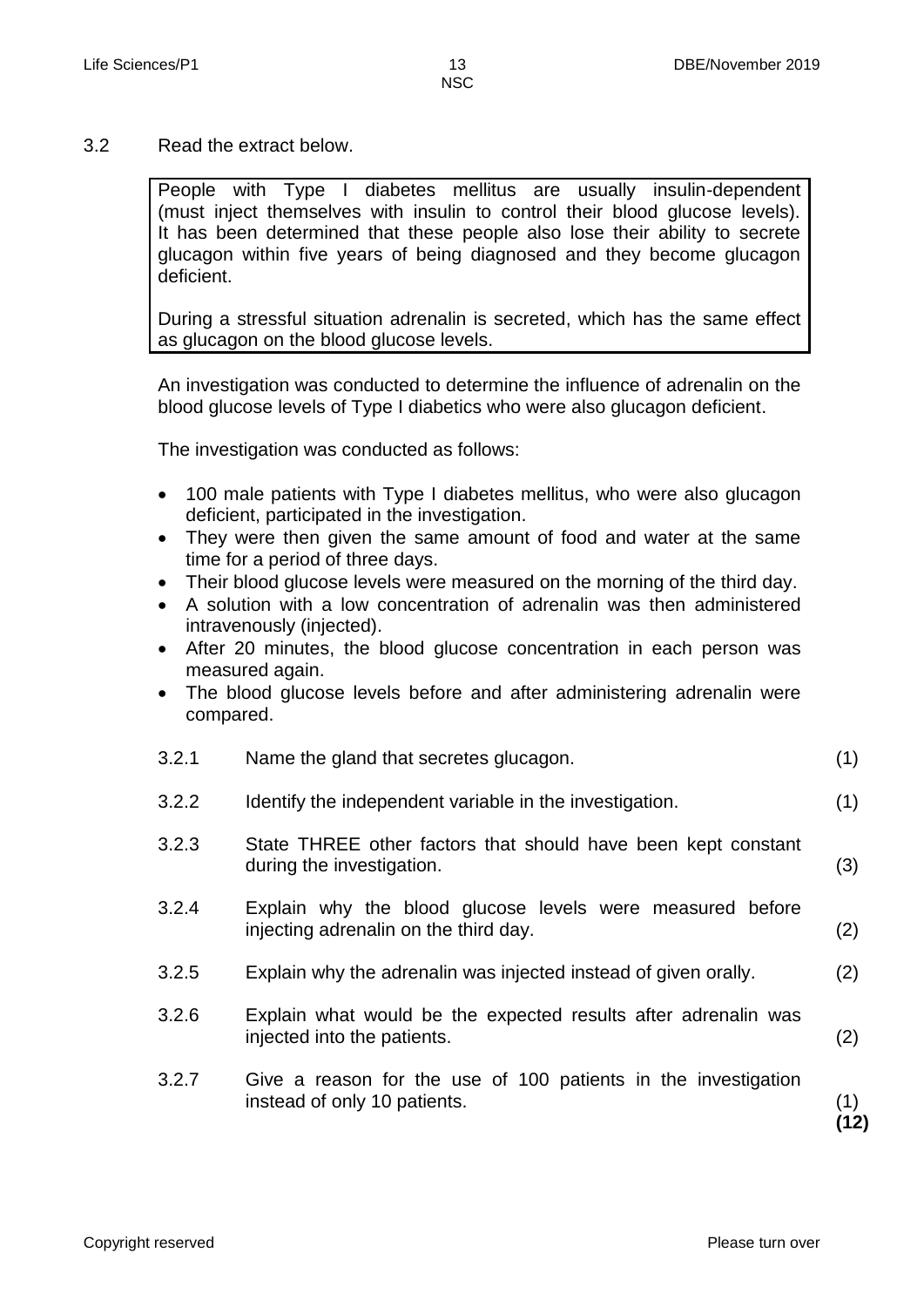**NSC** 

- Village 1 Village 2 River Dam wall Dam water Direction of flow of river
- 3.3 The diagram below shows a dam that was built in a flowing river.

3.3.1 Explain how the presence of a dam can affect the biodiversity in the river.

(2)

3.3.2 Village **2** is a farming village that uses fertilisers to increase their crop yield.

> Describe the impact of fertilisers on the quality of water when they are washed into the dam during heavy rains.

3.3.3 Explain ONE economic benefit of the constructed dam to the people living in Village **2**.

(2) **(9)**

(5)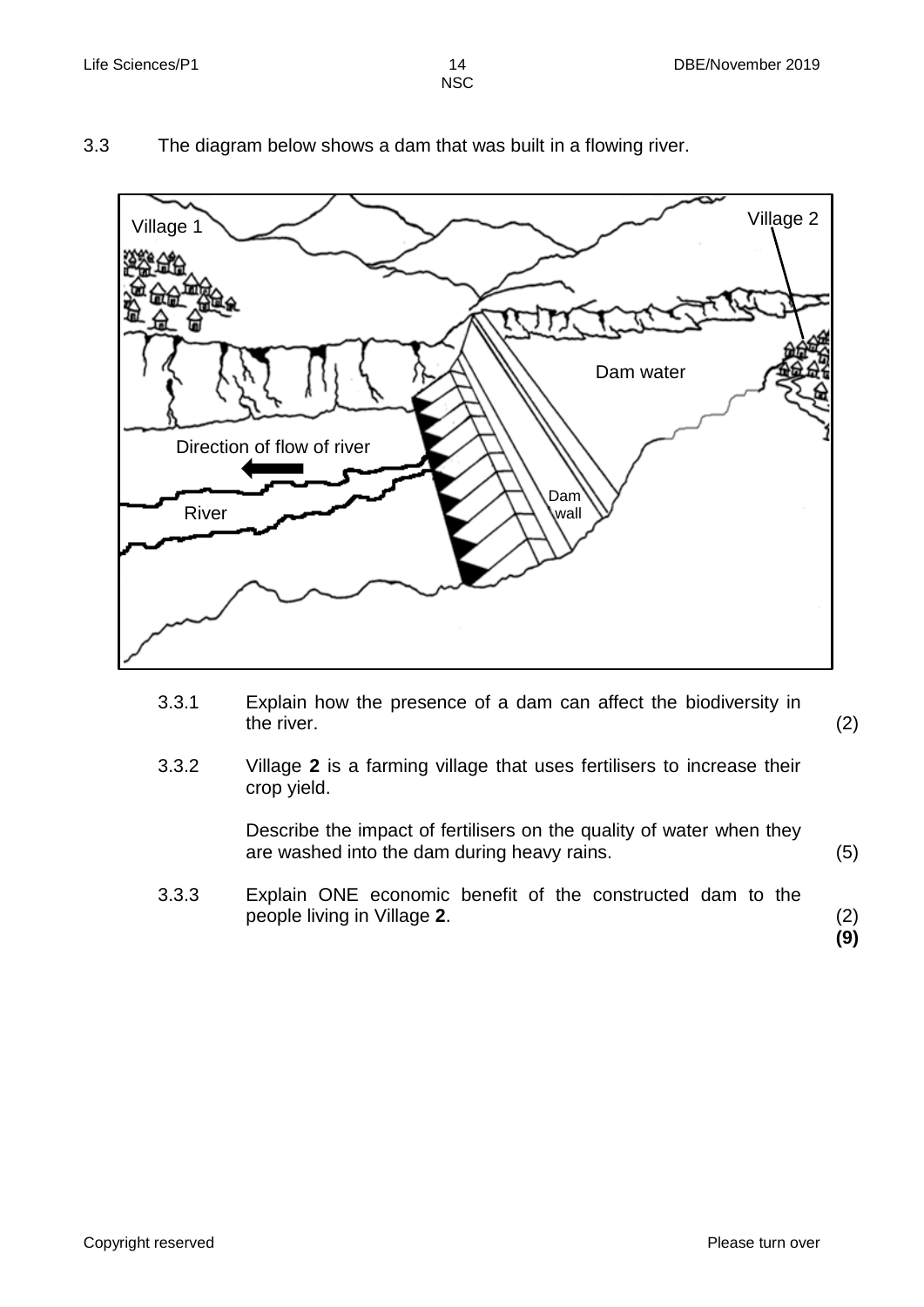3.4 The diagram below shows the total amount of plastic produced between 1950 and 2015 and what happened to it.



- 3.4.1 Calculate how much plastic (in billions of tons) produced between 1950 and 2015 ended up in landfill sites. Show ALL calculations.
- 3.4.2 Describe the impact of incinerating (burning) plastic on global warming. (4)
- 3.4.3 Explain TWO strategies that municipalities could implement to increase the amount of plastic that is recycled by a community.

(4) **(10) [40]**

(2)

### **TOTAL SECTION B: 80**